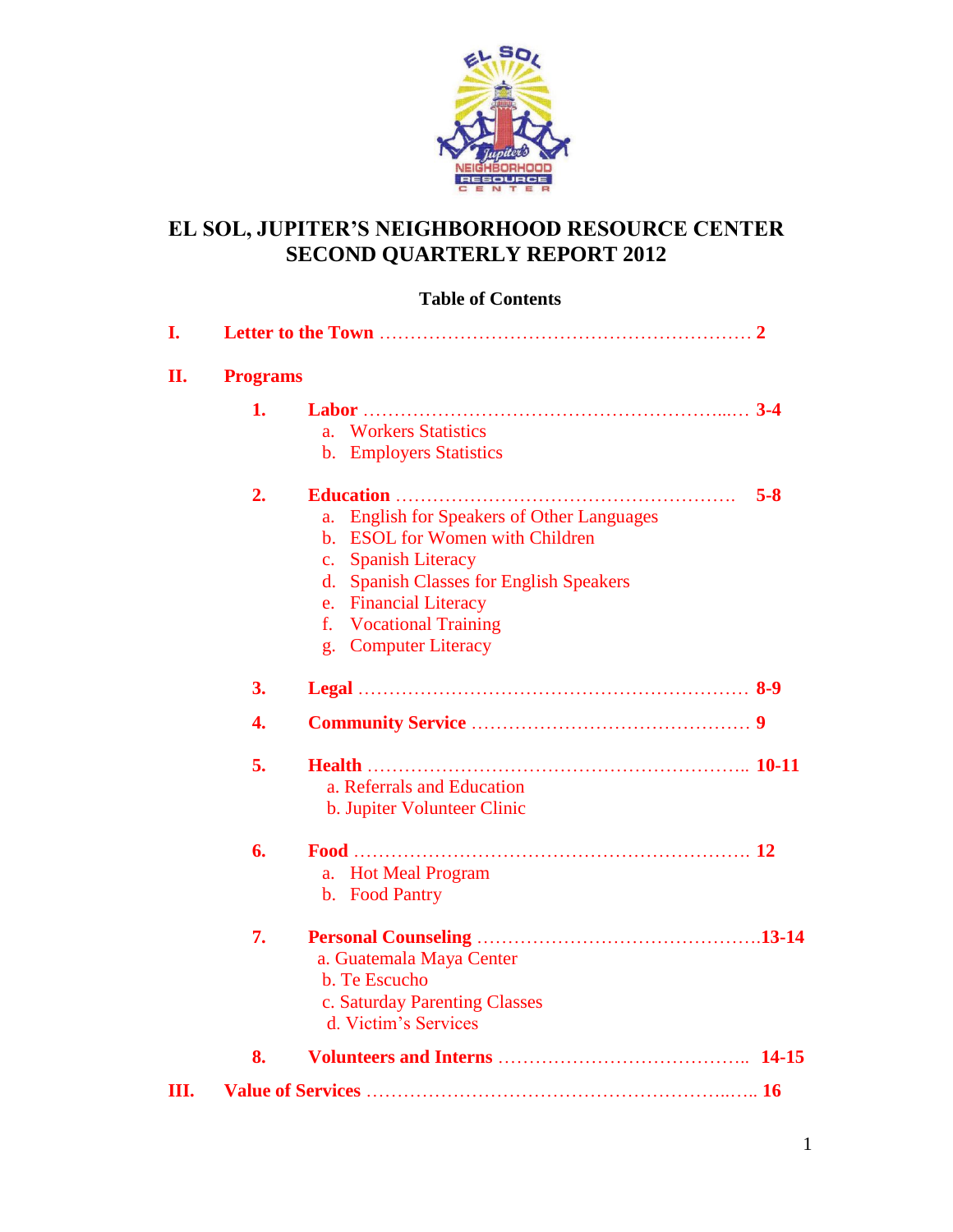#### July 20th, 2012

## **Dear Town of Jupiter Council Members,**

As part of its lease with the Town, El Sol is pleased to submit its second quarterly report for the months of July, August and September of 2012.

| Labor                    | A total of 1,901 jobs were filled with over 1,000 jobs filled in    |
|--------------------------|---------------------------------------------------------------------|
|                          | August, a new record.                                               |
| Education                | Our women's ESOL program was attended by 64 participants;           |
|                          | 1,243 students attended class in Night ESOL and 185 students took   |
|                          | computer courses.                                                   |
| <b>Community Service</b> | El Sol workers volunteered a total of 70 hours, valued at \$1,366.  |
| Legal                    | Our volunteer attorneys and legal assistants took 116 cases.        |
| Health                   | The Jupiter Volunteer Clinic assisted 184 individuals this quarter  |
|                          | alone. El Sol also held 5 separate Health Awareness workshops       |
|                          | this quarter for a total of 28 on the year.                         |
| Food                     | 1,087 individuals were served through the Food Pantry and 3,217     |
|                          | lunches served to workers.                                          |
| Personal                 | El Sol helped a total of 133 cases and channeled their needs to the |
| Counseling               | proper agencies.                                                    |
| <b>Special Events</b>    | We had our annual Health Fair this year with 50 participants and a  |
|                          | Legal Fair that had 30 attendees.                                   |
| Value of Services        | El Sol contributed services with an estimated value \$343,998.      |
|                          | Monthly average: $$114,667$ .                                       |

Highlights

We are proud to share the development of our programs and the positive impact they are having in Jupiter. The impact of our programs and services is detailed here, and when appropriate, there is a comparison to previous years' statistics. According to the Florida Governor's Commission on Volunteerism and Community Service, the value of volunteer contributions is estimated at \$19.52 per hour. This is the amount we assign to calculate the value of our programs.

If you have any questions or comments please feel free to contact me.

Respectfully submitted by,

Jocelyn Skolnik Center Director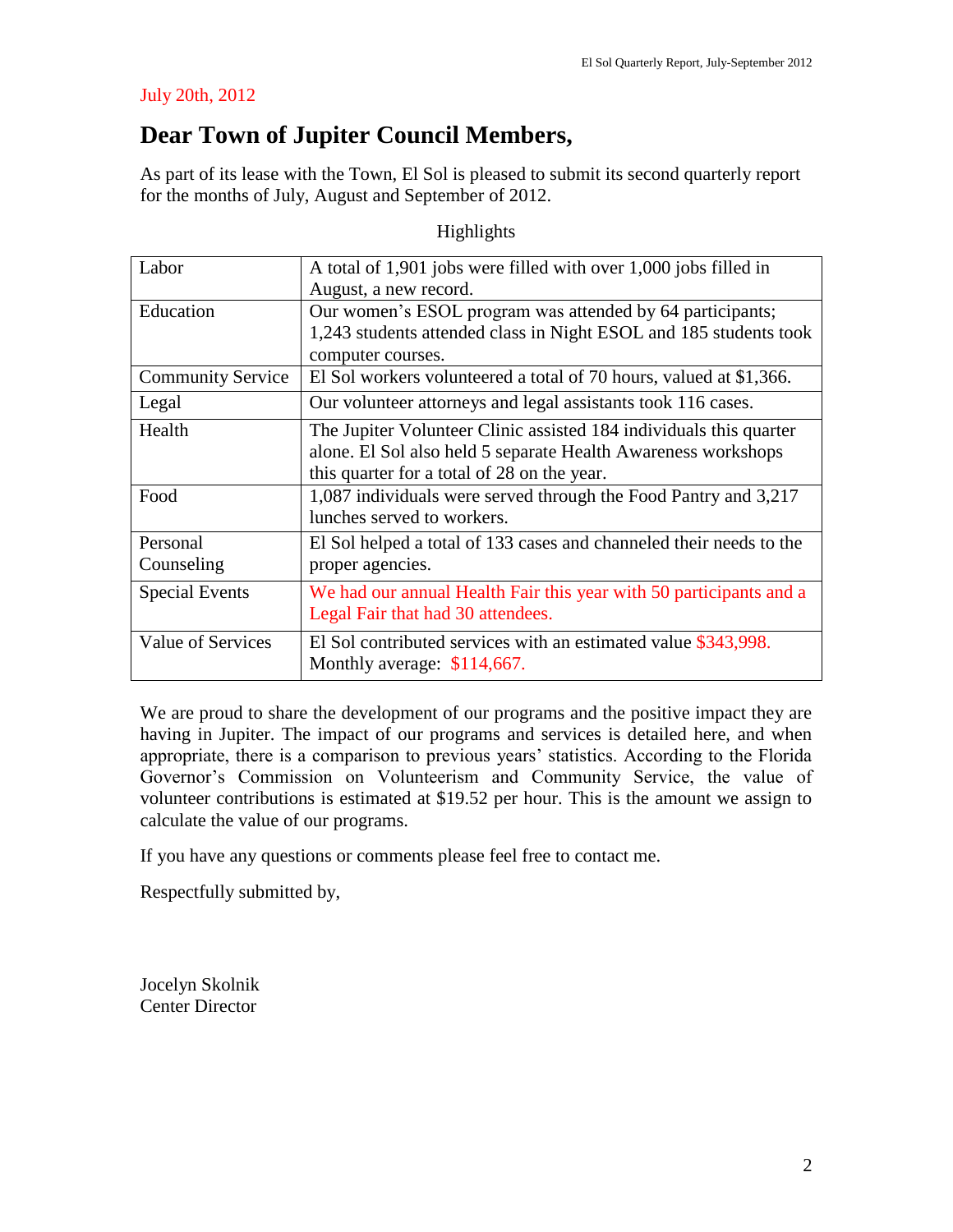# **II.PROGRAMS**

## **1. LABOR PROGRAM**

## **a. Workers Statistics:**

A total of 2,637 workers are registered with El Sol as of September  $30<sup>th</sup>$ , 2012.

|              |              |              | <b>Worker Attendance</b> |              |              | <b>Average Worker Attendance Per Day</b> |              |              |              |              |
|--------------|--------------|--------------|--------------------------|--------------|--------------|------------------------------------------|--------------|--------------|--------------|--------------|
| <b>Month</b> | Year<br>2008 | Year<br>2009 | Year<br>2010             | Year<br>2011 | Year<br>2012 | Year<br>2008                             | Year<br>2009 | Year<br>2010 | Year<br>2011 | Year<br>2012 |
| January      | 5,239        | 6,123        | 4,645                    | 4,241        | 3,591        | 169                                      | 198          | 150          | 137          | 116          |
| February     | 4,289        | 5,249        | 4,334                    | 3,811        | 3,189        | 153                                      | 187          | 155          | 136          | 114          |
| March        | 4,122        | 4.944        | 4,013                    | 3,763        | 3,179        | 133                                      | 159          | 129          | 121          | 103          |
| April        | 3,909        | 3,805        | 3,169                    | 3,174        | 2,766        | 130                                      | 127          | 106          | 106          | 92           |
| May          | 3,673        | 3,697        | 2,839                    | 2,762        | 2,854        | 118                                      | 119          | 92           | 89           | 92           |
| June         | 3,243        | 3,358        | 2,759                    | 2,638        | 2,887        | 108                                      | 112          | 92           | 88           | 96           |
| July         | 3,671        | 3,879        | 3,139                    | 2,708        | 2,763        | 118                                      | 125          | 101          | 87           | 89           |
| August       | 3,503        | 3,631        | 3.064                    | 2,735        | 2,890        | 113                                      | 117          | 99           | 88           | 93           |
| September    | 3,692        | 3,235        | 2,530                    | 2,814        | 2,823        | 123                                      | 108          | 84           | 94           | 94           |
| <b>Total</b> | 35,341       | 37,921       | 30,492                   | 28,646       | 26,942       | 129                                      | 139          | 112          | 105          | 99           |

Workers Attendance:

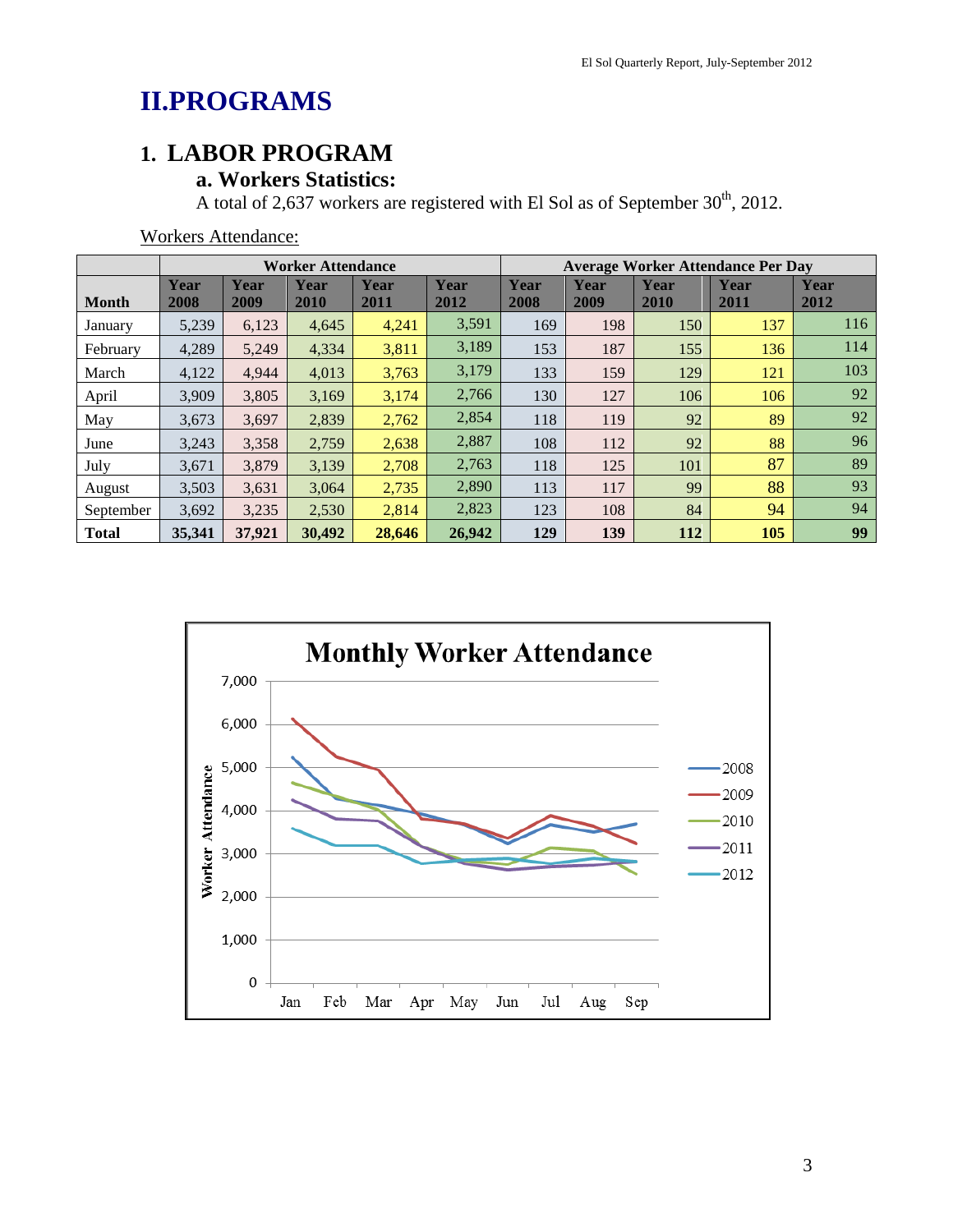|              | <b>Workers Hired</b> |       |       |       |       | <b>Average Workers Hired Per Day</b> |      |      |      | <b>Daily Placement Rate %</b> |      |      |      |             |      |
|--------------|----------------------|-------|-------|-------|-------|--------------------------------------|------|------|------|-------------------------------|------|------|------|-------------|------|
|              | Year                 | Year  | Year  | Year  | Year  | Year                                 | Year | Year | Year | Year                          | Year | Year | Year | Year        | Year |
| <b>Month</b> | 2008                 | 2009  | 2010  | 2011  | 2012  | 2008                                 | 2009 | 2010 | 2011 | 2012                          | 2008 | 2009 | 2010 | 2011        | 2012 |
| January      | 634                  | 476   | 423   | 392   | 577   | 20                                   | 15   | 14   | 13   | 19                            | 12   | 8    | 9    | $\mathbf Q$ | 16   |
| February     | 684                  | 425   | 483   | 526   | 508   | 24                                   | 15   | 17   | 19   | 18                            | 16   | 8    | 11   | 14          | 16   |
| March        | 660                  | 513   | 566   | 744   | 815   | 21                                   | 17   | 18   | 24   | 26                            | 16   | 10   | 14   | 20          | 26   |
| April        | 783                  | 539   | 628   | 920   | 831   | 26                                   | 18   | 21   | 31   | 28                            | 20   | 14   | 20   | 29          | 30   |
| May          | 962                  | 555   | 774   | 749   | 1,002 | 31                                   | 18   | 25   | 24   | 32                            | 26   | 15   | 27   | 27          | 35   |
| June         | 762                  | 752   | 745   | 835   | 912   | 25                                   | 25   | 25   | 25   | 30                            | 23   | 22   | 27   | 32          | 32   |
| July         | 771                  | 634   | 618   | 737   | 995   | 25                                   | 20   | 20   | 24   | 32                            | 21   | 16   | 20   | 27          | 36   |
| August       | 798                  | 623   | 701   | 872   | 966   | 26                                   | 20   | 23   | 28   | 31                            | 23   | 17   | 23   | 32          | 33   |
| September    | 711                  | 629   | 669   | 942   | 1,060 | 24                                   | 21   | 22   | 31   | 35                            | 19   | 19   | 26   | 33          | 38   |
| <b>Total</b> | 6.765                | 5.146 | 5,607 | 6,717 | 7.666 | 25                                   | 19   | 21   | 24   | 28                            | 20   | 14   | 20   | 25          | 29   |

#### Workers Hired:

#### **b. Employers Statistics**

A total of 6,074 employers are registered with El Sol as of September 30th, 2012.

Employers Attendance:

|              |              |              | <b>New Employers</b> |              |              | <b>Employer Attendance</b> |              |              |              |              |
|--------------|--------------|--------------|----------------------|--------------|--------------|----------------------------|--------------|--------------|--------------|--------------|
| <b>Month</b> | Year<br>2008 | Year<br>2009 | Year<br>2010         | Year<br>2011 | Year<br>2012 | Year<br>2008               | Year<br>2009 | Year<br>2010 | Year<br>2011 | Year<br>2012 |
| January      | 155          | 81           | 69                   | 62           | 60           | 409                        | 297          | 253          | 245          | 359          |
| February     | 165          | 77           | 76                   | 61           | 64           | 442                        | 262          | 294          | 345          | 337          |
| March        | 142          | 63           | 66                   | 69           | 86           | 427                        | 310          | 360          | 440          | 507          |
| April        | 148          | 82           | 75                   | 104          | 79           | 458                        | 316          | 403          | 556          | 509          |
| May          | 164          | 91           | 88                   | 86           | 111          | 551                        | 348          | 462          | 458          | 619          |
| June         | 120          | 88           | 86                   | 103          | 102          | 458                        | 457          | 452          | 490          | 561          |
| July         | 131          | 111          | 80                   | 88           | 105          | 481                        | 382          | 385          | 462          | 594          |
| August       | 136          | 96           | 97                   | 102          | 97           | 500                        | 382          | 423          | 554          | 623          |
| September    | 146          | 61           | 67                   | 106          | 113          | 453                        | 364          | 397          | 546          | 684          |
| <b>Total</b> | 1,307        | 750          | 704                  | 781          | 817          | 4,179                      | 3,118        | 3,429        | 4,096        | 4,793        |

| <b>Est. Value of Labor Program</b> |                    |  |  |  |  |
|------------------------------------|--------------------|--|--|--|--|
|                                    | <b>Quarter III</b> |  |  |  |  |
| <b>Labor Staff</b>                 | \$10,120           |  |  |  |  |
| Volunteer Hours (347 hrs.)         | \$6,773            |  |  |  |  |
| <b>Total</b>                       | \$16,893           |  |  |  |  |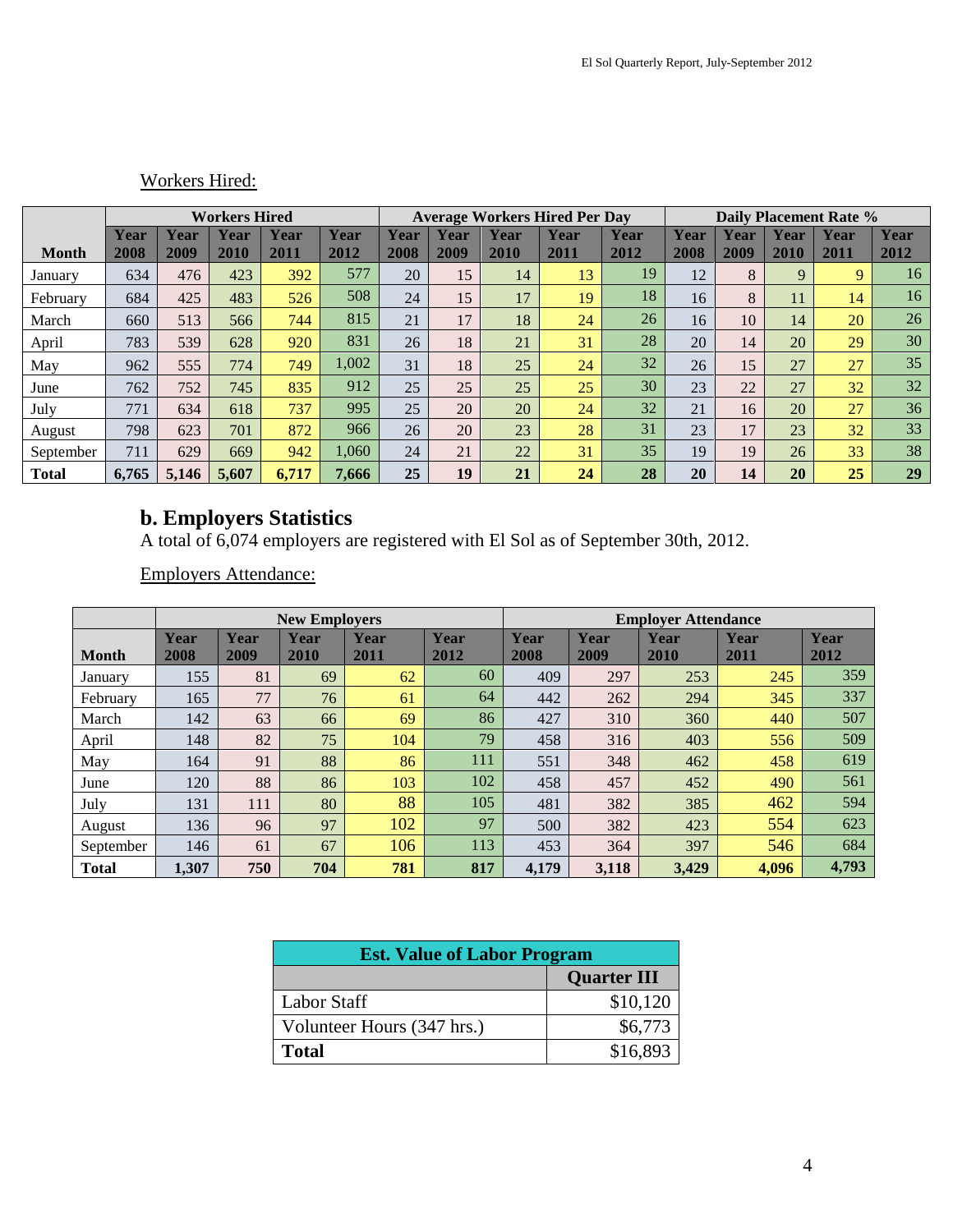## **2. EDUCATION**

## **a. English for Speakers of Other Languages (ESOL)**

#### *Daytime English Classes*

Our Daytime English classes are run with the help of a grant from Florida Literacy Coalition with the help of Florida Blue. "Staying Healthy" is an English learner's guide to American healthcare and healthy living. Classes are offered on Tuesdays and Thursdays from 9AM – 11AM for the general population. Monday classes are only for women with childcare provided. Classes cover basic conversational skills, and focus on vocabulary building activities and grammar with emphasis on healthcare. On average 21 students participated per class day.

This quarter, 870 workers attended daytime ESL classes. The monthly breakdown is as follows:

|              | <b>Attendance</b> | <b>Attendance</b> | <b>Attendance</b> | Average<br><b>Attendance</b> | <b>Attendance</b> | Average<br><b>Attendance</b> | <b>Attendance</b> | Average<br><b>Attendance</b> |
|--------------|-------------------|-------------------|-------------------|------------------------------|-------------------|------------------------------|-------------------|------------------------------|
|              |                   |                   |                   |                              |                   |                              |                   |                              |
| <b>Month</b> | 2008              | 2009              |                   | 2010                         | 2011              |                              | 2012              |                              |
| Jan          | 432               | 675               | 606               | 20                           | 526               | 51                           | 385               | 25                           |
| Feb          | 338               | 467               | 804               | 55                           | 589               | 63                           | 469               | 32                           |
| Mar          | 235               | 380               | 1,065             | 35                           | 344               | 33                           | 393               | 25                           |
| Apr          | 319               | 226               | 397               | 21                           | 930               | 93                           | 334               | 22                           |
| May          | 309               | 127               | 402               | 19                           | 1,080             | 105                          | 123               | 8                            |
| June         | 275               | 160               | 425               | 21                           | 1,350             | 135                          | 232               | 15                           |
| July         | 331               | 288               | 396               | 13                           | 295               | 29                           | 344               | 22                           |
| Aug          | 248               | 307               | 462               | 17                           | 136               | 9                            | 296               | 19                           |
| Sept         | 285               | 291               | 320               | 20                           | 236               | 16                           | 230               | 15                           |
| <b>Total</b> | 4,780             | 4,930             | 6,887             | 25                           | 5,486             | 59                           | 2,806             | 21                           |

\*Average attendance was recalculated to reflect the number of days classes were offered any given month.

| <b>Est. Value of Daytime ESL Program</b> |                    |  |  |  |
|------------------------------------------|--------------------|--|--|--|
|                                          | <b>Quarter III</b> |  |  |  |
| Day ESOL Coordinator                     | \$960              |  |  |  |
| Volunteer Hours (402.75 hrs.)            | \$7,862            |  |  |  |
| <b>Total</b>                             | \$8,822            |  |  |  |

## **b. ESOL for Women with Children**

This program provides English classes for women and their children. We have an average attendance of 18 women participating in this program. It improves family interaction and also helps with language skills, fosters independence, more employability and social integration. The program runs on Mondays from 9-11 AM.

| <b>Est. Value of Women's ESL</b> |                    |  |  |  |  |
|----------------------------------|--------------------|--|--|--|--|
|                                  | <b>Quarter III</b> |  |  |  |  |
| Volunteer Hours (22.7 hrs)       | \$443              |  |  |  |  |
| <b>Total</b>                     | \$443              |  |  |  |  |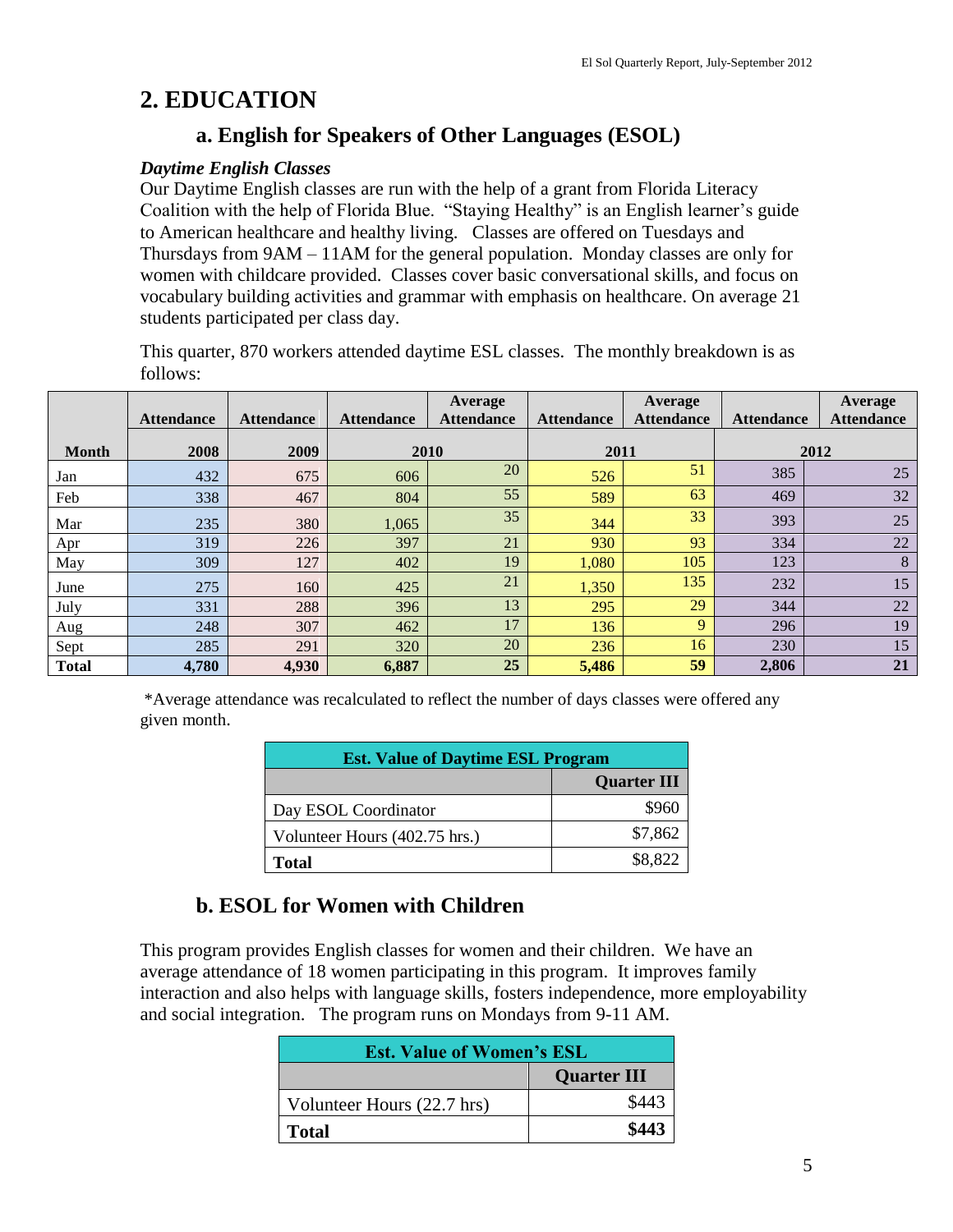#### *Nighttime ESOL program*

El Sol partners with the Harriet L. Wilkes Honors College of Florida Atlantic University (FAU) and Palm Beach State College (PBSC) to offer ESOL classes three nights per week. The topics covered this quarter are related to the stay healthy curriculum. Some volunteers also provided childcare each night for parents who would otherwise be unable to attend class. This quarter 218 students registered, and on average 43 attended class each night.

| <b>Est. Value of Nighttime ESL Program</b> |                    |  |  |  |  |
|--------------------------------------------|--------------------|--|--|--|--|
|                                            | <b>Quarter III</b> |  |  |  |  |
| <b>Education Coordinator</b>               | \$2,160            |  |  |  |  |
| Volunteer Hours (513.95 hrs.)              | \$10,032           |  |  |  |  |
| Total                                      | \$12,192           |  |  |  |  |

### **c. Spanish Literacy – Plazas Comunitarias**

*Plazas Comunitarias* is an adult basic education program organized by the Mexican National Institute of Adult Education (INEA) that provides Spanish speakers with the opportunity to learn to read and write and to complete elementary, middle and high school education.

Four community volunteers teach these classes on Thursdays and Fridays from  $7 - 9$  PM. One student received a certificate of accomplishment this quarter by maintaining required attendance and successfully completing assessments.

| <b>Est. Value of Plazas Comunitarias Program</b> |                    |  |  |  |  |
|--------------------------------------------------|--------------------|--|--|--|--|
|                                                  | <b>Quarter III</b> |  |  |  |  |
| Plazas Coordinator                               | \$1,440            |  |  |  |  |
| Volunteer Hours (99.55 hrs.)                     | \$1,943            |  |  |  |  |
| <b>Total</b>                                     | \$3,383            |  |  |  |  |

## **d. Spanish Classes for English Speakers**

A core group of seven community members meet every Monday morning in 2012. The class is taught by a registered worker who has mastered his English proficiency and is now able to teach Spanish to English speakers. The class has concentrated on basic grammar rules and vocabulary building activities.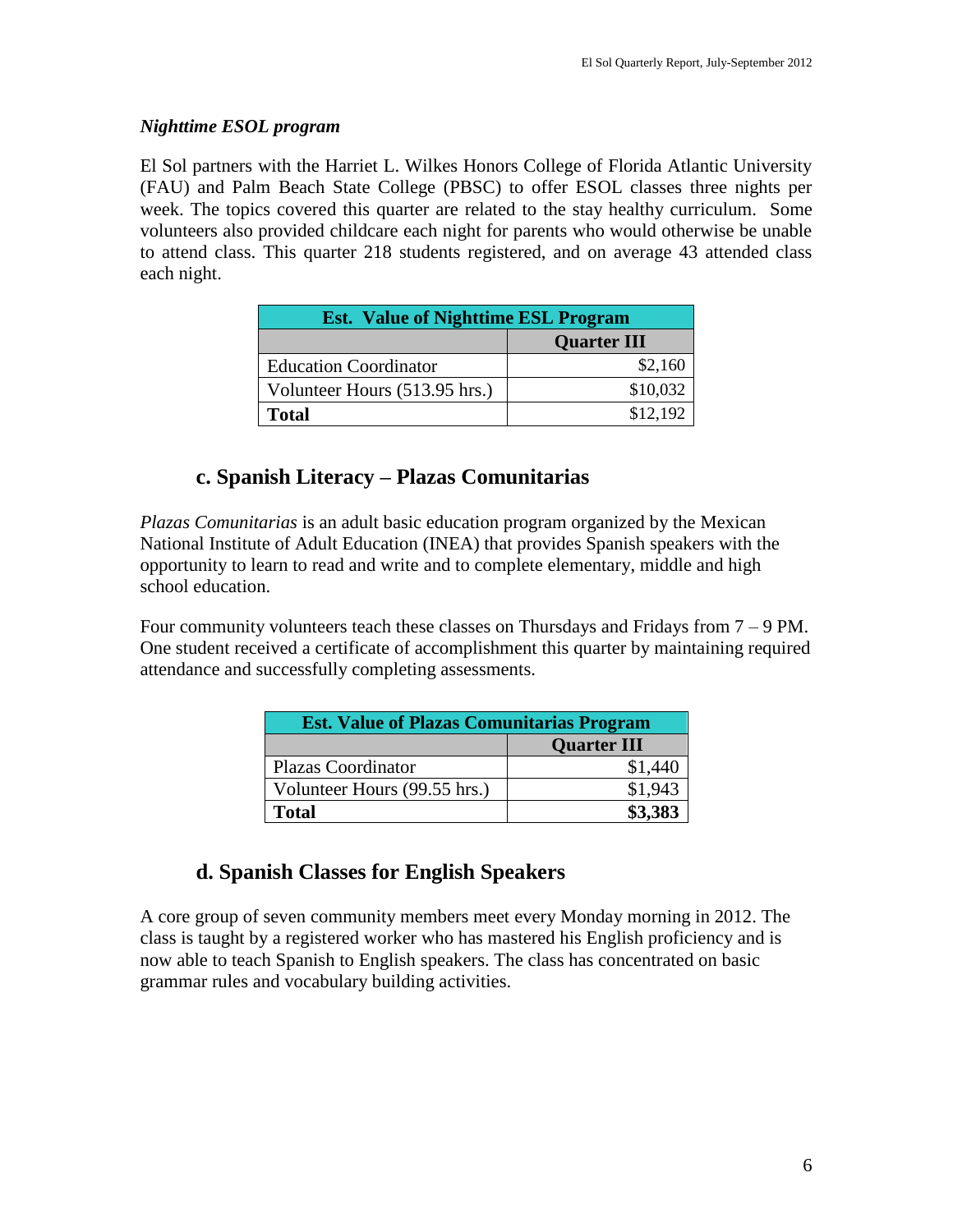

| <b>Est. Value of Spanish Classes for English</b><br><b>Speakers</b> |                    |  |  |  |
|---------------------------------------------------------------------|--------------------|--|--|--|
|                                                                     | <b>Quarter III</b> |  |  |  |
| Volunteers (12 hrs.)                                                | \$234              |  |  |  |
| <b>Total</b>                                                        | \$234              |  |  |  |

*Luis Cholotio is seen teaching Spanish to volunteers.* 

## **e. Financial Literacy**

A representative from Wells Fargo visits El Sol regularly to talk about different banking topics one on one with individuals. Individuals learn the benefits of opening a savings account, the importance of maintaining good credit, and how to recover money from their accounts if they return to their home country.

## **f. Vocational Training**

One of our successful and ongoing vocational training programs is our sewing program. The objective of the El Sol sewing center, Cosiendo Un Sueno, is to provide real life marketable and income-generating sewing skills. Five volunteers assist seven students to improve their sewing skills. Students have learned how to do alternations and how to create products such as bags and crafts. This quarter we also hosted leadership workshops that helped workers learn more about leadership roles and skills.

| <b>Month</b> | <b>Vocational Training</b> | <b>Attendance</b> |
|--------------|----------------------------|-------------------|
| Aug          | Leadership Workshop        | 14                |
| Sep          | Leadership Workshop        | 18                |
| Sep          | Green Housekeeping         |                   |
| Sep          | Carpentry                  |                   |
| Sep          | <b>OSHA/NDLON</b>          | 15                |
| <b>TOTAL</b> |                            |                   |

| <b>Est. Value of Vocational Training</b>          |                  |  |  |  |
|---------------------------------------------------|------------------|--|--|--|
|                                                   | <b>Quarter I</b> |  |  |  |
| <b>Volunteer Hours</b><br>$(234.25 \text{ hrs.})$ | \$4.573          |  |  |  |
| Total                                             | \$4,573          |  |  |  |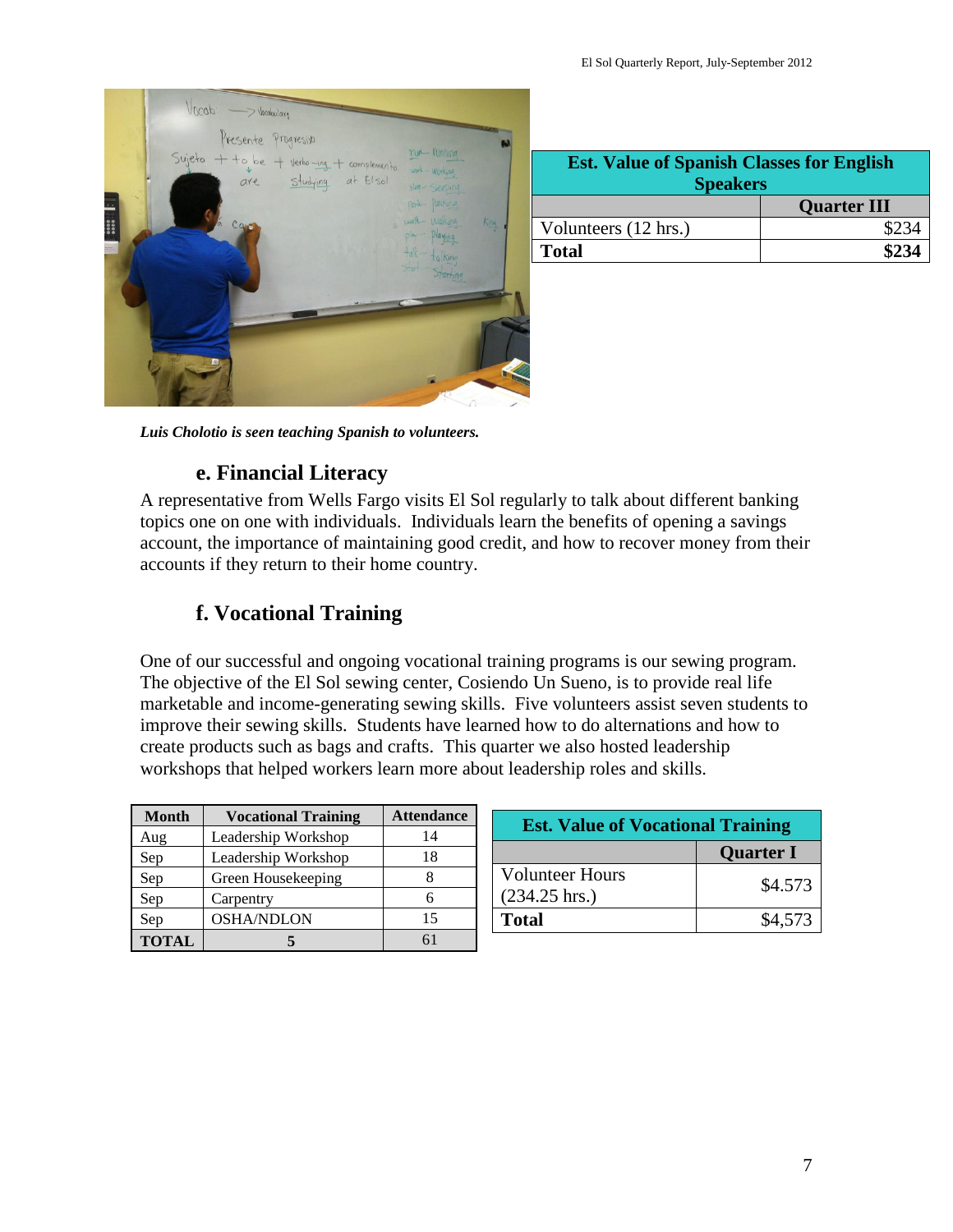### **g. Computer Literacy- Nighttime Computer Skills Class**

The classes introduce students to basic computer skills such as using Microsoft Word and PowerPoint. It helps students understand how the internet works, how to read and summarize news from the internet, find locations and directions, do research and compare prices using the internet, and information about how to find local resources and services. Students also learned how to use websites to find jobs and places to rent.

|              |                   | <b>Average</b>    |  |
|--------------|-------------------|-------------------|--|
| <b>Month</b> | <b>Attendance</b> | <b>Attendance</b> |  |
| July         | 93                | 46.5              |  |
| Aug          | 38                | 19                |  |
| Sept         | 54                | 27                |  |
| <b>TOTAL</b> | 185               | 30                |  |

| <b>Value of Nighttime Computer Literacy Program</b> |                    |  |  |  |
|-----------------------------------------------------|--------------------|--|--|--|
|                                                     | <b>Quarter III</b> |  |  |  |
| Computer Instructor                                 | \$1,440            |  |  |  |
| <b>Total</b>                                        | \$1,440            |  |  |  |

## **3. LEGAL**

During the third quarter of 2012, one volunteer attorney, assisted by three legal assistants handled a total of a hundred sixteen cases. In addition, our volunteer attorneys provided assistance in certain on-going matters, assisted El Sol members with family members in detention, attended meetings with various public officials and spoke to different groups to raise awareness. The cases reflect the more dangerous and difficult atmosphere for immigrants of our community over the past year. El Sol attorneys take pro-bono labor cases and refer those coming to seek assistance with other legal questions.

#### **a. Case Areas**

|                                         | <b>Number of Cases</b> |
|-----------------------------------------|------------------------|
| Category                                | <b>Taken</b>           |
| Immigration                             | 34                     |
| Criminal /driving without a license     | 25                     |
| Labor related (wage theft, employment   |                        |
| discrimination)                         |                        |
| Miscellaneous (landlord/tenant claims,  |                        |
| contract claims, etc)                   |                        |
| <b>Domestic Issues</b>                  | Q                      |
| # People navigated through court system | 14                     |
| <b>Total</b>                            |                        |

El Sol also continue to raise awareness about rights and responsibilities in the United States, holding one workshop at El Sol this quarter which dealt with Family Law.

| <b>Month</b> | <b>Workshops</b>                  | <b>Speaker</b>                 | <b>Attendance</b> |
|--------------|-----------------------------------|--------------------------------|-------------------|
| Sep          | Family Law & Rights of Defendants | Luis Bonilla & Angela<br>Pagan | 45                |
| <b>TOTAL</b> |                                   |                                | 45                |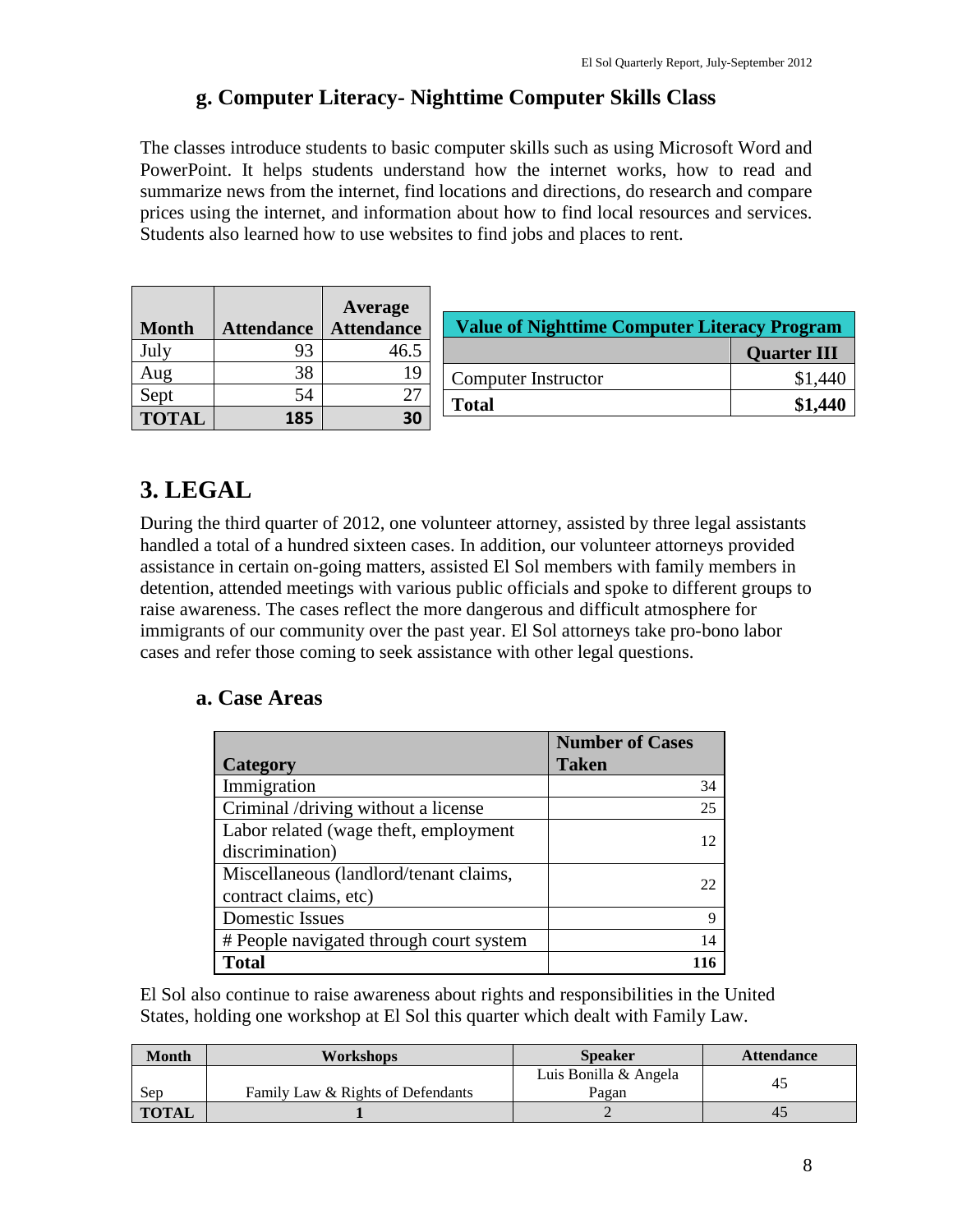Volunteer attorneys (valued at \$300/hr) and legal assistants (valued at \$75/hr) contributed 215.75 hours.

| <b>Est. Value of Legal Assistance Program</b> |          |  |  |  |
|-----------------------------------------------|----------|--|--|--|
| <b>Quarter II</b>                             |          |  |  |  |
| Attorneys (133.9 hrs.)                        | \$40,170 |  |  |  |
| Legal Assistants (81.85 hrs.)                 | \$6,139  |  |  |  |
| <b>Total</b>                                  | \$46,309 |  |  |  |

## **4. COMMUNITY SERVICE AND ENGAGEMENT**

El Sol coordinates monthly community service events in partnership with Solid Waste Authorities and other community partners. In The picture below workers help to paint a Jupiter resident's house. This quarter, El Sol workers volunteered a total of 70 hours, valued at a contribution of \$1,366.



| <b>Community Service 2012</b> |                                 |                             |              |                              |                                        |  |  |
|-------------------------------|---------------------------------|-----------------------------|--------------|------------------------------|----------------------------------------|--|--|
| <b>Date</b>                   | <b>Name of Event/Partner</b>    | # of<br><b>Participants</b> | <b>Hours</b> | <b>Total</b><br><b>Hours</b> | <b>Value of</b><br><b>Contribution</b> |  |  |
| July                          | El Sol Painting                 | 10                          |              | 50                           | \$976                                  |  |  |
| August                        | <b>SWA Paint Your Heart Out</b> |                             |              | 20                           | \$390                                  |  |  |
|                               | <b>TOTAL:</b>                   |                             | 10           | 70                           | \$1,366                                |  |  |

## **5. HEALTH**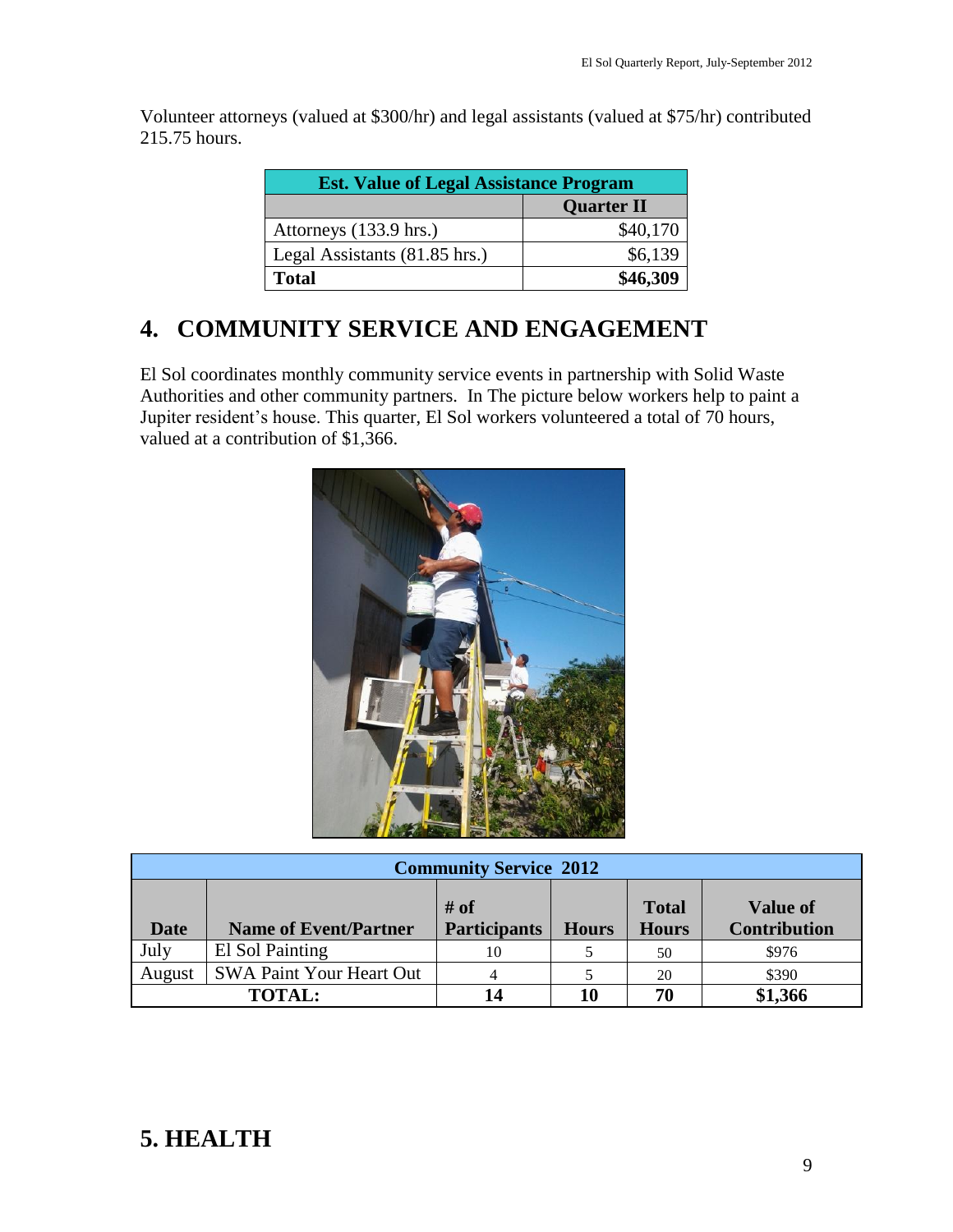### **a. Referrals and Education**

The Health Program provides education on common health issues relevant to the immigrant and day laborer community of Jupiter. Our health coordinator successfully helped a total of 184 individuals with their health needs by referring them to the right resources. The following chart summarizes the activities performed throughout the second quarter of 2012:

| <b>Service</b>    | Jan | <b>Feb</b> | Mar    | Apr | <b>May</b> | Jun                 | Jul     | Aug | <b>Sep</b> |
|-------------------|-----|------------|--------|-----|------------|---------------------|---------|-----|------------|
| General<br>Health | 29  | 10         | 46     | h   | 33         | 31                  | 30      | 23  | 36         |
| Specialist        | ◠   |            |        |     | ◠          | $\overline{ }$      |         |     | 3          |
| Dental            |     |            | 8      | 48  | 11         | ◠<br>$\overline{ }$ | $\circ$ |     | 0          |
| Vision            | 4   | 4          | $\sim$ | 4   | $\Omega$   | $\mathbf{0}$        | $\sim$  | 8   | 2          |
| Mental<br>Health  |     |            | 0      |     |            |                     | 10      |     | 2          |
| Other             | 4   | Δ          |        | 35  | 19         | 21                  | 19      | 23  | 13         |
| <b>TOTAL</b>      | 39  | 32         | 62     | 96  | 65         | 62                  | 70      | 58  | 56         |

|  |  |  |  | Additionally, we also held health education and prevention workshops. |  |  |
|--|--|--|--|-----------------------------------------------------------------------|--|--|
|--|--|--|--|-----------------------------------------------------------------------|--|--|

| <b>Month</b> | <b>Workshop Topic</b>                  | # of Participants |
|--------------|----------------------------------------|-------------------|
| Apr          | Health Fair                            | 50                |
| Apr          | Dental Day                             | 48                |
| Apr          | Jupiter Medical Center                 | 19                |
| May          | STD Awareness with DOH                 | 20                |
| May          | Diabetic Education                     | 10                |
| May          | <b>Sheriff's Safety Awareness</b>      | 14                |
| May          | <b>Health ESOL</b>                     | 35                |
| Jun          | <b>HIV/AIDS</b>                        | 27                |
| Jun          | <b>Mental Health</b>                   | 3                 |
| Jun          | <b>Blood Drive</b>                     | 3                 |
| Jun          | Sickle Cell Class                      | 29                |
| Jun          | Nutrition                              | 33                |
| Jun          | Jupiter Police Department Safety Class | 35                |
| Jul          | <b>Mental Health Association</b>       | 5                 |
| Aug          | Women's Health                         | 14                |
| Aug          | <b>Mental Health Association</b>       | 5                 |
| Sep          | Mental Health Association              | $\mathfrak{D}$    |
| Sep          | Weight of the Nation                   | 14                |
| <b>TOTAL</b> |                                        | 680               |

## **b. Jupiter Volunteer Clinic**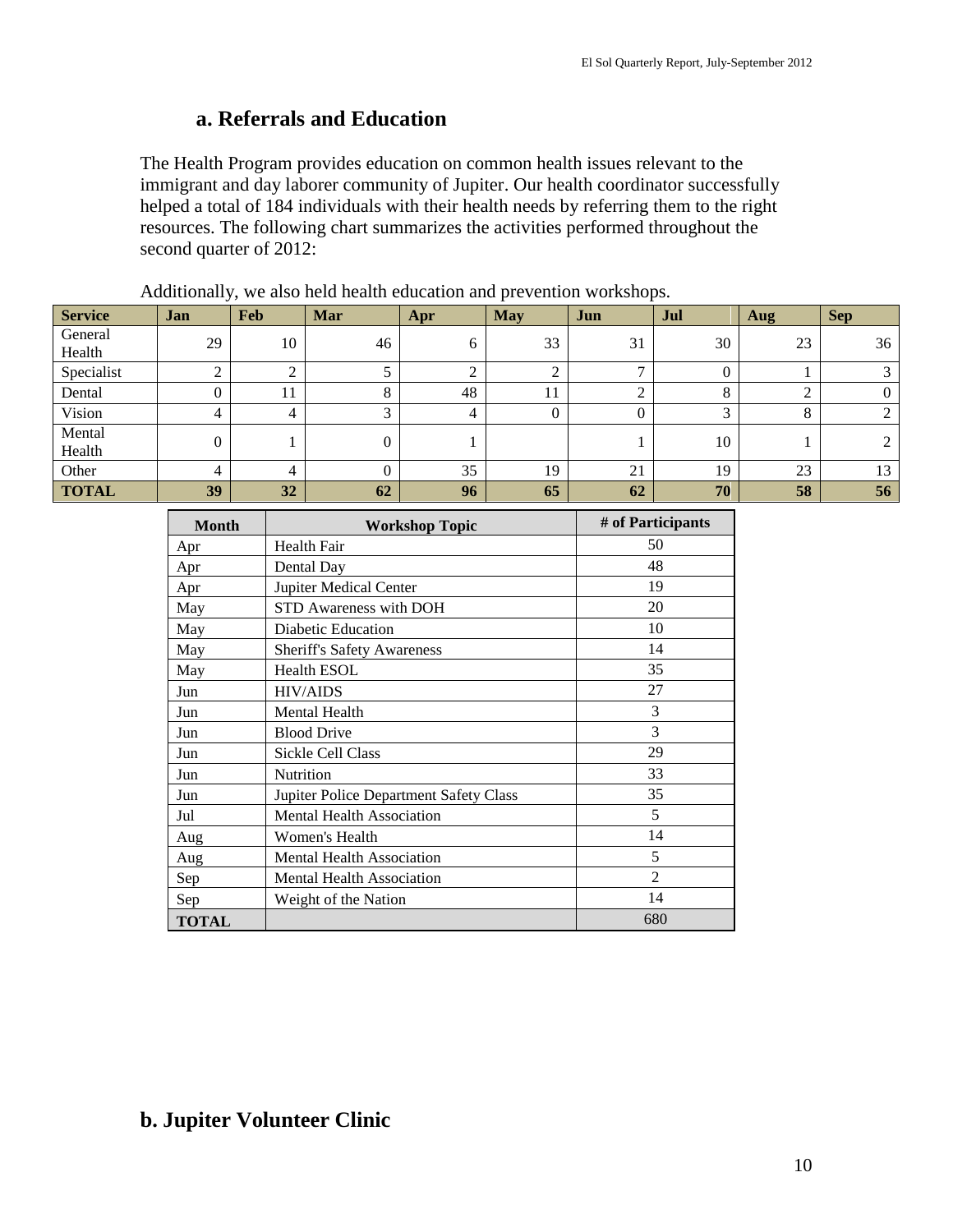The Jupiter Volunteer Clinic is a joint venture between El Sol, the Town of Jupiter, Jupiter Medical Center, Quantum Foundation, and the Palm Beach Health Department.

The Health Department provides the building facility and clerical staff on Saturdays, while El Sol provides the management team and scheduling of volunteer staff. The Town of Jupiter coordinated the strategic planning that led the coalition to establish the center. Jupiter Medical Center provides lab and imaging services, and Quantum Foundation provided the necessary funds to pilot the volunteer clinic. This quarter the clinic has assisted 214 individuals.

| <b>Month</b>  | <b>Appointments</b> | # Seen | <b>Amount</b> |
|---------------|---------------------|--------|---------------|
| Jan           | 32                  | 25     | \$6,250       |
| Feb           | 30                  | 43     | \$10,750      |
| Mar           | 57                  | 45     | \$11,250      |
| Apr           | 53                  | 37     | \$9,250       |
| May           | 52                  | 26     | \$6,500       |
| Jun           | 103                 | 76     | \$19,000      |
| Jul           | 67                  | 52     | \$13,000      |
| Aug           | 73                  | 55     |               |
| Sep           | 74                  | 56     |               |
| <b>Totals</b> | 327                 | 252    | \$63,000      |

| <b>Est. Value of Health Program</b> |                  |  |  |
|-------------------------------------|------------------|--|--|
|                                     | <b>Quarter I</b> |  |  |
| Pro-Bono Medical                    | \$24,010         |  |  |
| Volunteer (310.15 hrs)              | \$6,054          |  |  |
| <b>Health Coordinator</b>           | \$4,800          |  |  |
| Clinic Coordinator                  | \$2,250          |  |  |
| <b>Clinic Value of Services</b>     | ???              |  |  |
| <b>Total</b>                        | \$37,114         |  |  |

## **6. FOOD**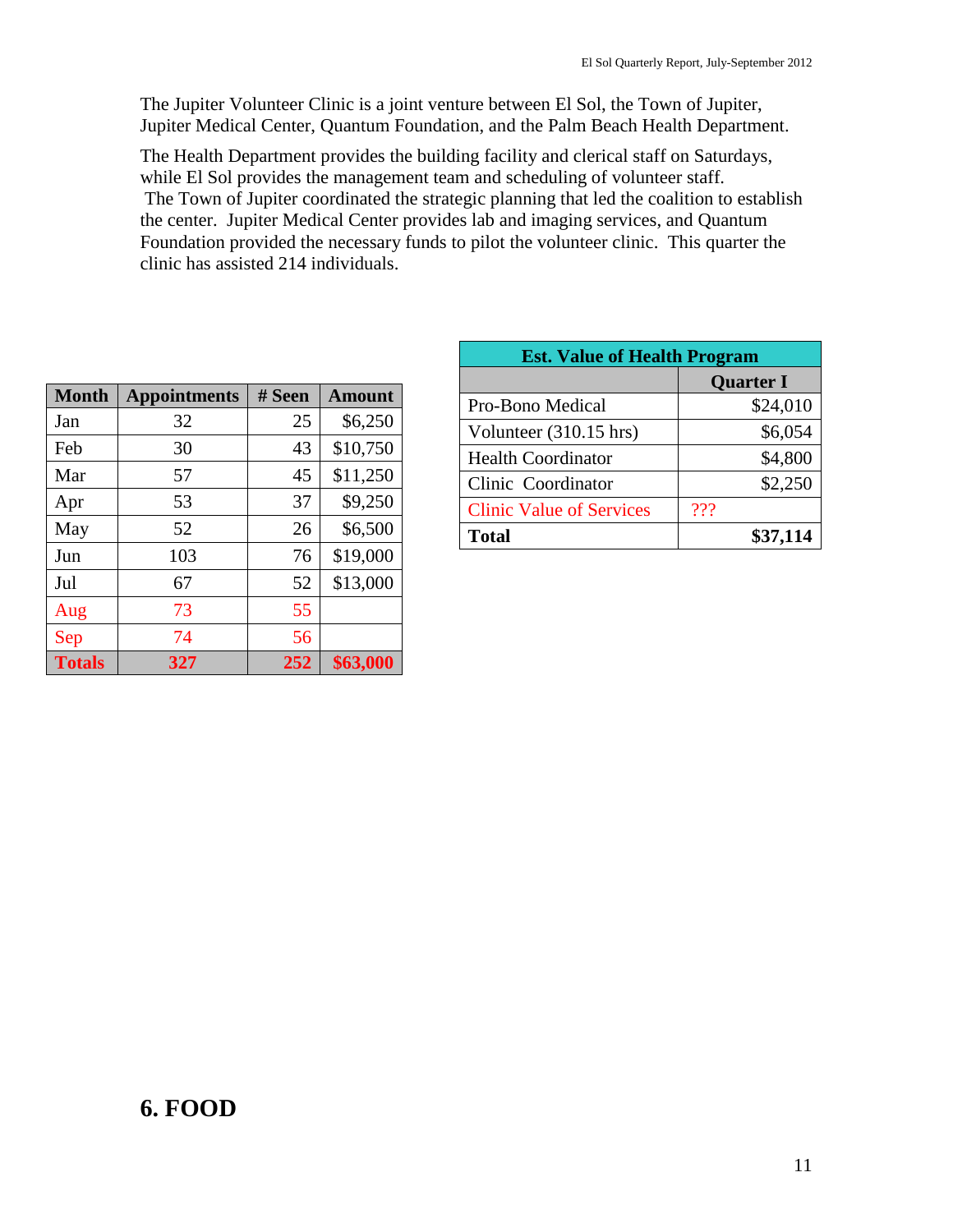El Sol offers two different Food Assistance programs to the community.

#### **a. Hot Meal Program**

Every day El Sol provides coffee and pastries for breakfast, and a hot meal for lunch to those waiting for day labor. This is possible with the help of our volunteers and donations from various local businesses and organizations including Publix, Jupiter First Church, Temple Beth Am, St. Peter's Catholic Church, Mariner Sands, JL Cares, and more.

This quarter we served a total of 3,217 meals with an average of 38 meals per day. Volunteers contributed 2,451.15 hours to this program.

|              | <b>Total Lunches Served</b> |        |        |        |        |      | <b>Average Meals Served Per Day</b> |      |      |      |
|--------------|-----------------------------|--------|--------|--------|--------|------|-------------------------------------|------|------|------|
| <b>Month</b> | 2008                        | 2009   | 2010   | 2011   | 2012   | 2008 | 2009                                | 2010 | 2011 | 2012 |
| Jan          | 5,169                       | 4,751  | 4,005  | 3,516  | 2,080  | 172  | 158                                 | 137  | 117  | 70   |
| Feb          | 4,053                       | 4,219  | 3,499  | 2,922  | 1,702  | 140  | 141                                 | 124  | 104  | 59   |
| Mar          | 3,279                       | 4,121  | 3,076  | 2,663  | 1,935  | 106  | 137                                 | 99   | 85   | 67   |
| Apr          | 2,878                       | 3,904  | 1,967  | 1,626  | 1,310  | 95   | 130                                 | 67   | 56   | 45   |
| May          | 2,400                       | 2,591  | 1,566  | 1,422  | 947    | 80   | 86                                  | 52   | 47   | 38   |
| Jun          | 2,135                       | 2,179  | 1,531  | 1,413  | 1,329  | 71   | 73                                  | 51   | 47   | 44   |
| Jul          | 2,626                       | 2,596  | 1,796  | 1,423  | 1,059  | 85   | 87                                  | 58   | 47   | 37   |
| Aug          | 2,480                       | 2,389  | 1,671  | 1,510  | 1,203  | 80   | 80                                  | 54   | 48   | 39   |
| Sep          | 2,522                       | 2,215  | 1,476  | 1,322  | 955    | 87   | 74                                  | 50   | 44   | 38   |
| <b>Total</b> | 29,550                      | 30,974 | 22,597 | 19,828 | 14,532 | 102  | 107                                 | 77   | 66   | 49   |

#### **b. North Palm Beach Food Pantry**

| <b>Month</b> | <b>People Served</b> |
|--------------|----------------------|
| Jan          | 286                  |
| Feb          | 212                  |
| Mar          | 240                  |
| Apr          | 174                  |
| May          | 245                  |
| Jun          | 332                  |
| Jul          | 344                  |
| Aug          | 411                  |
| Sep          | 332                  |
| <b>Total</b> | 2,576                |

El Sol hosts C.R.O.S. Ministries' North County Food Pantry Tuesdays and Fridays from 2:00 – 4:00PM. The most common listed reason for need was loss of employment.

This quarter we served 1,087 individuals. The number of individuals served per month is as follows:

| <b>Est. Value of Meal Program</b>  |                  |  |  |
|------------------------------------|------------------|--|--|
|                                    | <b>Quarter I</b> |  |  |
| Hot Meals (@ \$3/each)             | \$9,651          |  |  |
| Food Pantry, food                  | \$8,553          |  |  |
| Volunteers (2,451.15+373)<br>hrs.) | \$55,127         |  |  |
| <b>Total</b>                       | \$73,331         |  |  |

## **7. PERSONAL COUNSELING**

## **a. Guatemala Maya Center**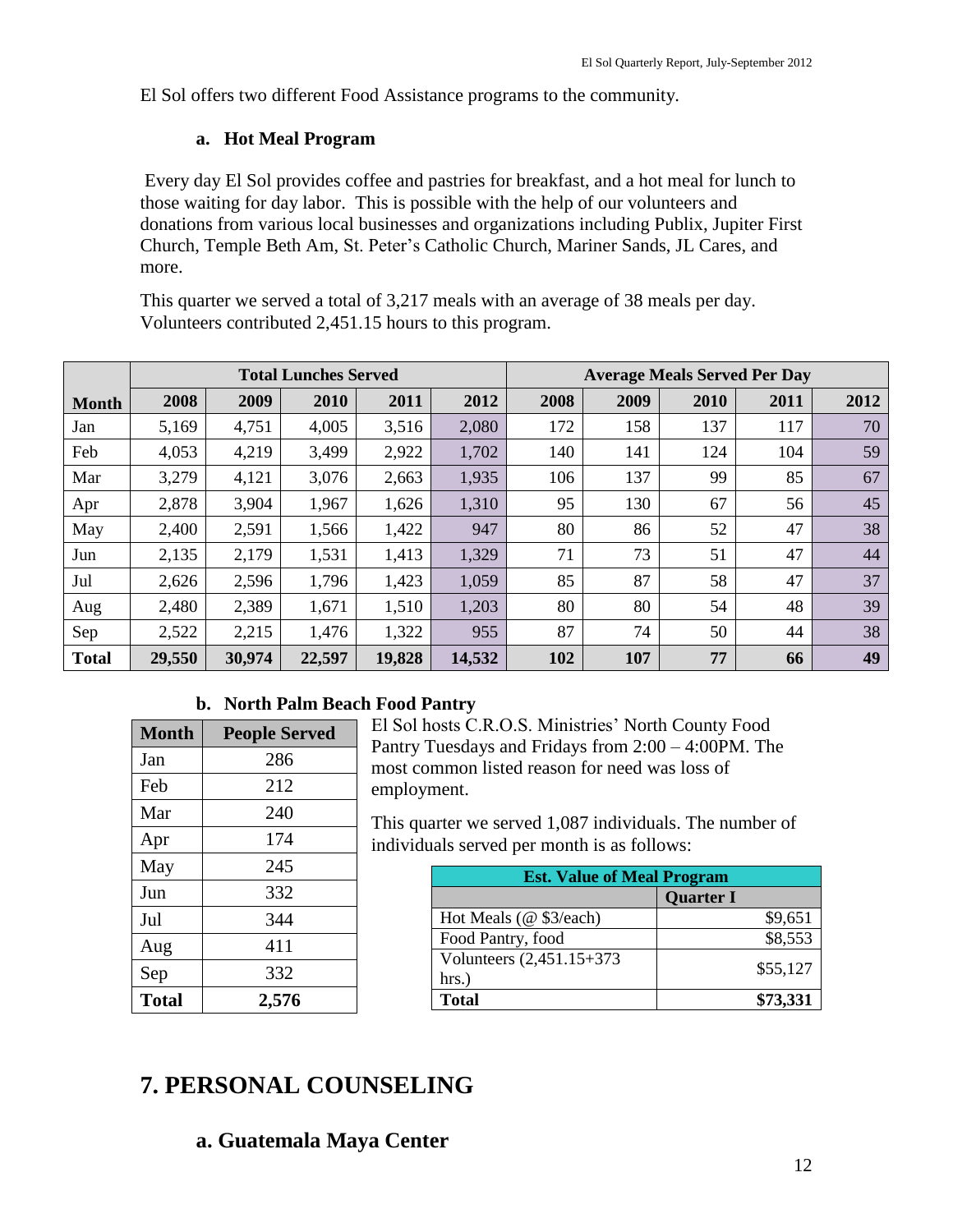This quarter, El Sol helped a total of 133 cases and channeled their needs to the proper agencies.

The Guatemalan-Maya Center has provided weekly assistance for families at El Sol. A case manager visits El Sol, Jupiter's Neighborhood Resource Center, and helps families in need of services such as Medicaid, Florida Kid Care, WIC, Immunizations, Family Planning and the administration of Ages and Stages Questionnaires to help identify children with developmental concerns.

### **b. "Te Escucho" Program**

"Te Escucho" (I Listen to you) program is a peer to peer listening program where volunteers have been trained to address the needs of a community in distress and to help them overcome problems, whether personal, social or family related. In this quarter 14 people have been assisted by this program.

#### **c. Sister Marta**

In addition, Sister Marta Tobón, a Guadalupan sister from St. Peter's Catholic Church assists many El Sol workers with her guidance. She assisted 22 people this quarter.

| <b>Month</b> | <b>Guatemalan</b><br><b>Mayan Center</b> | <b>Sr. Marta</b> | <b>Te Escucho</b> |
|--------------|------------------------------------------|------------------|-------------------|
| Jan          | 56                                       | 10               | $\theta$          |
| Feb          | 31                                       | 11               | $\theta$          |
| Mar          | 32                                       | 5                | 8                 |
| April        | 69                                       | 4                | 5                 |
| May          | 64                                       | 9                | $\overline{2}$    |
| Jun          | 51                                       | 7                | $\overline{2}$    |
| Jul          | 65                                       | ⇁                | 6                 |
| Aug          | 32                                       | 6                | 3                 |
| Sep          | 0                                        | 9                | 5                 |
| <b>Total</b> | 400                                      | 68               | 31                |

| <b>Est. Value of Personal Counseling Program</b> |                  |  |  |
|--------------------------------------------------|------------------|--|--|
|                                                  | <b>Quarter I</b> |  |  |
| Guatemala Mayan Center                           | \$1,200          |  |  |
| Sister Marta                                     | \$859            |  |  |
| Te Escucho $(52.5 \text{ hrs.})$                 | \$1,025          |  |  |
| <b>Total</b>                                     | \$2,059          |  |  |

### **c. Saturday Parenting Classes**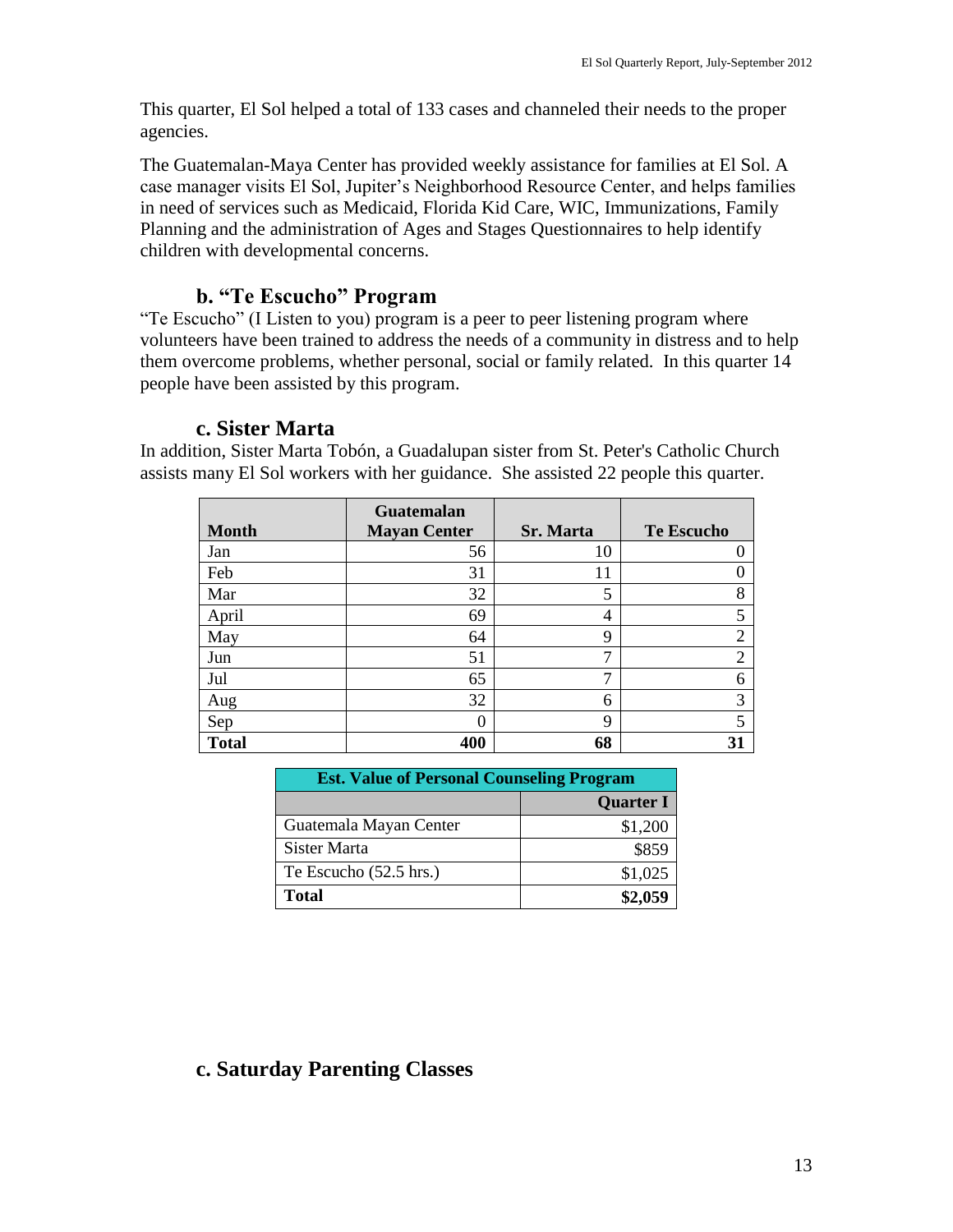El Sol partnered with the Diocese of the Palm Beaches Office of Hispanic Ministry to offer parenting classes on Saturdays. These classes were coordinated by family counselors and topics discussed and attendance is to the right:

| Date         | <b>Topic</b>                      | <b>Attendance</b> |
|--------------|-----------------------------------|-------------------|
| 02/04/2012   | <b>Parenting Roles</b>            | 13                |
|              | <b>How to Understand Emotions</b> |                   |
| 02/11/2012   | and Feelings                      |                   |
| 02/18/2012   | Discipline and Authority          | 19                |
| 02/25/2012   | <b>Sexual Education</b>           | 10                |
| 03/03/2012   | <b>Health Matters</b>             | 6                 |
| 03/10/2012   | Drug Prevention and Addiction     | 10                |
| 03/17/2012   | <b>Financial Education</b>        |                   |
| <b>Total</b> |                                   |                   |

#### **c. Victims Services**

Victims Services is a mental health counseling program sponsored by the Palm Beach County Board of County Commissioners Public Services Department Victim Services Division. A victim advocate visits El Sol every Wednesday from 2-4 PM to assist individuals. Men are assisted with mental health to help with dealing with being victims of a crime. Women are also offered mental health assistance to help cope with being victims of domestic violence. This program had 49 appointments this quarter.

## **9. VOLUNTEERS, VISTAS AND INTERNS**

The total number of volunteer hours this quarter is 5,382.2 valued at \$153,348. Many of those hours are accounted for in the different programs described in this report. The rest of the hours are contributed by volunteers that provide administrative and technical support; help register new workers; provide referrals; welcome employers; assist with special events and committees; write grants and develop strategies, and much more. Their contributions are summarized under the category "Other". The total number of volunteer hours contributed for operations that are not otherwise mentioned in this report were: 1,137.45 hours ("other").

El Sol has hosted three interns this quarter from Florida Atlantic University Honors College: Ana Rodrigues, Alayia Dewji, and Rashida Polk. They have assisted us with conducting worker surveys, program evaluations, program support, and grant writing.

In addition to Royce Emley, our Job Developer and Emmanuel Carreño, our Vocational Training Coordinator, El Sol added one more AmeriCorps VISTA, Andrew Bartholomew, who is currently serving as our Community Resource Developer. All three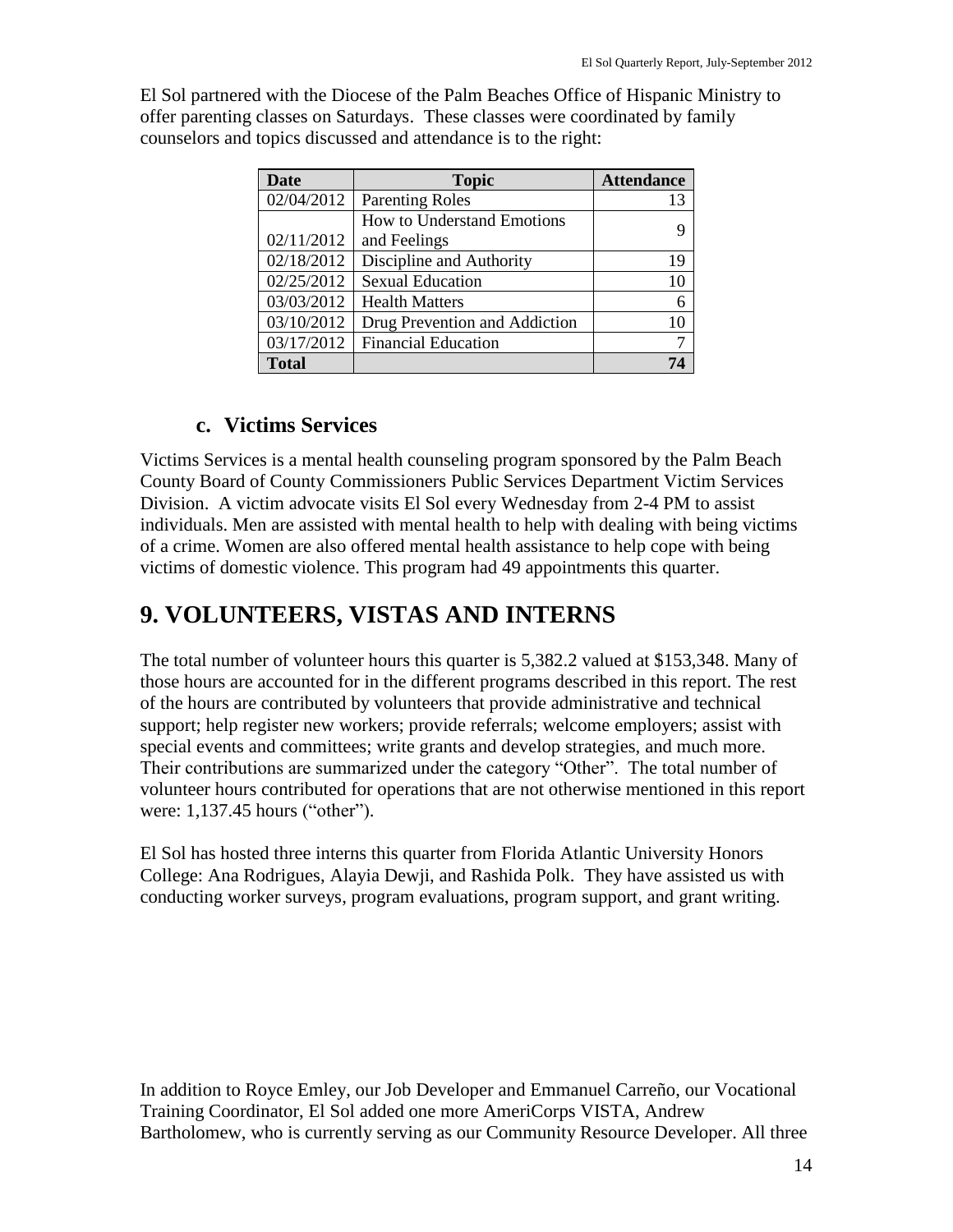AmeriCorps VISTA volunteers are here full-time and help build our capacity to fight poverty.

| <b>Value of Volunteers, Interns, and VISTAS</b> |                  |  |  |
|-------------------------------------------------|------------------|--|--|
|                                                 | <b>Quarter I</b> |  |  |
| Volunteer $(1137.45 \text{ hrs})$               | \$22,203         |  |  |
| Interns $(69.5 \text{ hrs})$                    | \$937            |  |  |
| VISTAS $(1792 \text{ hrs})$                     | \$34,980         |  |  |
| <b>Total</b>                                    | \$58,120         |  |  |

# **III. VALUE OF EL SOL SERVICES**